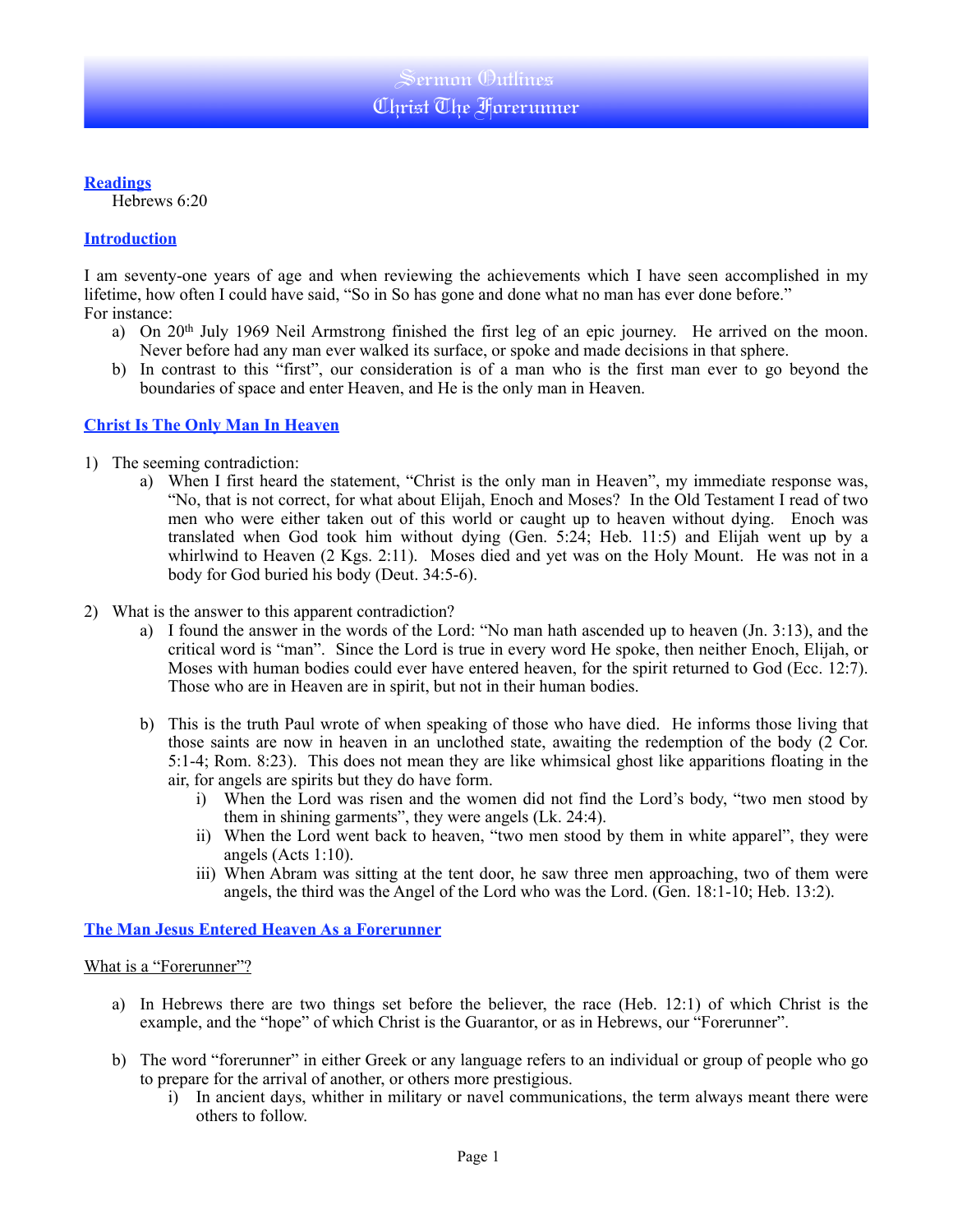# Sermon Outlines Christ The Forerunner

- ii) John prepared the way for the Lord in what he preached (Mk. 1:3). He declared the superiority of the Lord in his answering declarations (Jn. 3:29-31).
- iii) There are two lovely titles of the Lord which start with the letter "F"
	- 1. Christ is the Firstfruits (1 Cor. 15:20, 23) from the dead, and being such, He assures us of the resurrection of all humanity.
	- 2. Christ is the "Forerunner". He is the assurance to us that just as He has entered Heaven in a body, so shall we.
- iv) It could come as a surprise to learn that the Lord is the only one called "Forerunner" in the scriptures:
	- 1. John Baptist prepared the way for the Lord in accordance with the scriptures (Isa. 40:3; Mal. 3:1) but was never called the "forerunner".
	- 2. The disciples who were sent to acquire the donkey for the Lord's ride into Jerusalem (Lk. 9:52), but they were never called "forerunners".
	- 3. There is only one person called "Forerunner" in the scriptures and that is the Lord.
	- 4. Christ can never be compared to others. Being superior and preeminent He is always set in contrast. Therefore, in contrast with all others who went before, He not only excels them but also excels the natural meaning of the word.

### Why is Christ needed to be our Forerunner?

In Hebrews the Holy Spirit wanted to reveal a truth that was not true of the Priest in the Old Testament, nor was it sufficient to convey the fulness of Christ's sufficiency, even though He is a priest after the order of Melchisedec (Heb. 6:20). That truth is "Christ is the Forerunner".

- a) When the high priest went into the Holiest of all on the Day of Atonement, he went in alone (Lev. 16:17; Heb. 9:7), all others being outside the court. Neither Aaron nor any high Priest could ever bring others into the Holiest, therefore, he was never a "forerunner"!
- b) By contrast, Christ, being the Forerunner", went within the vail (Heb. 6:19-20); going into the True Tabernacle (Heb. 8:2), that is the "Temple of the Tabernacle" (Rev. 15:5), which is the immediate presence of God, but opened the way for us also to come into that sacred sphere (Heb. 10:19).
- c) The "vail" in this context is the unseen divider between this world and the realm where God rules.

There is a contrast between how Christ came down from Heaven and how He went back. At the incarnation the Lord came down to where He had been before, BUT not as He had been before. At His ascension He went back to where He had been before, BUT not as He had been before.

- a) When the Lord came down before, as when He appeared to Manoah (Jud. 13:13-21), it was a theophany. That is, He had the appearance of a man but He was not a real human being. At His incarnation the Lord added humanity to His deity and became a baby, a child, a twelve year old, and a young man about thirty years of age. He was a real human being. At His ascension He went up as "Jesus" the man, and for the first time a human being with a body which could live on earth, could be handled, eat, and indeed cook a meal. He entered within the vail.
	- i) In so doing, He passed through that invisible separator between this world and the other. At death the spirit leaves this world and enters the other. When the Lord comes we shall enter the other. When the Lord comes we shall all be changed (1 Cor. 15:51) and given a body like the Lord's. It will be a real human body and with that new body we shall enter Heaven, that spirit world.
		- 1. "What is meant by a spirit world?"
			- (a) It is a sphere of spirit beings, "God is a Spirit" (Jn. 4:24); the angels are spirits (Psa. 104:4).
			- (b) It is a sphere, a world in contrast to this sphere. Here the body dominates, we eat, hunger, sleep, fear, etc., and there is little God consciousness. In that world there is God consciousness, and all is in conformity to God.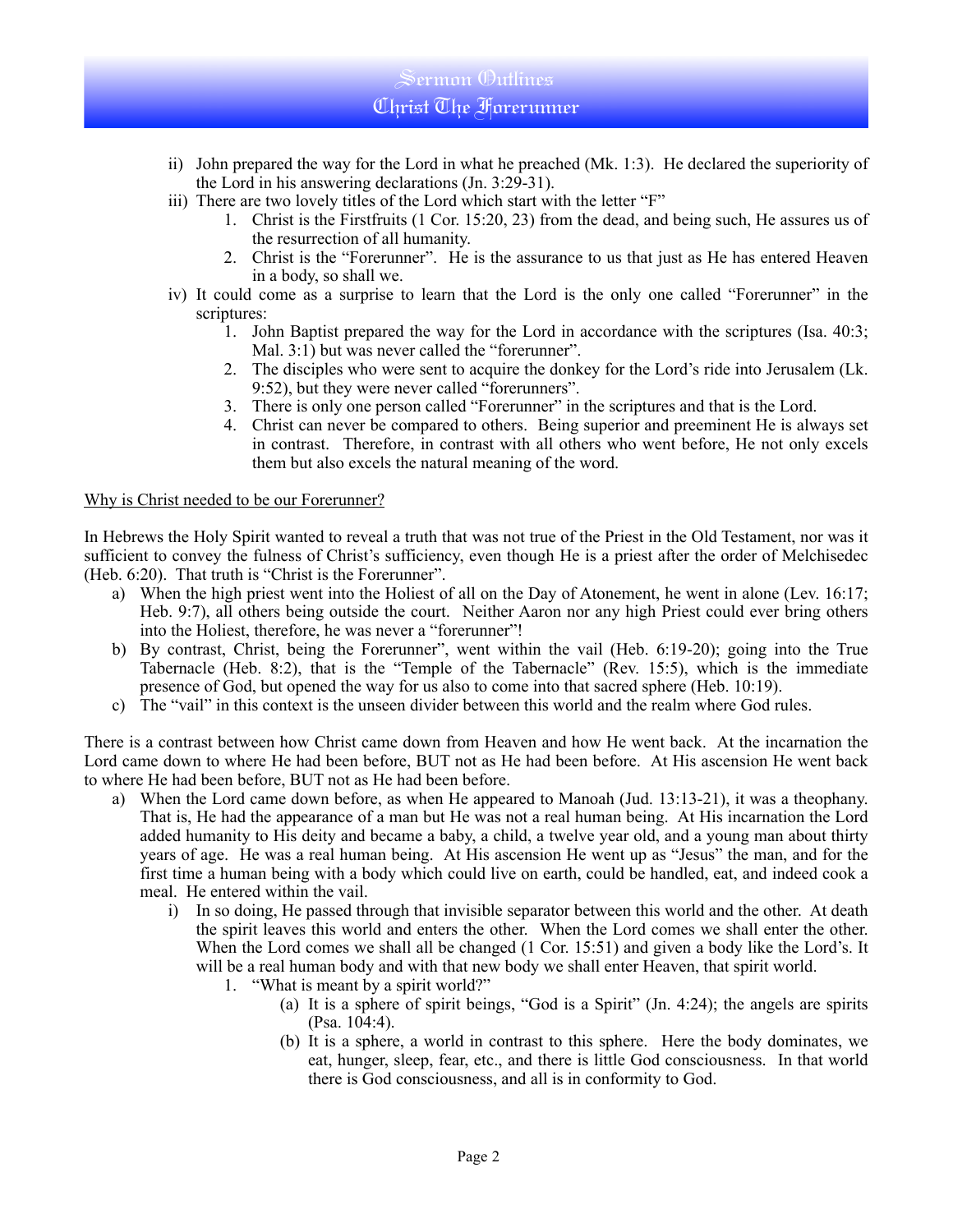# Sermon Outlines Christ The Forerunner

### **It Is Not a World Fitted For Humans**

At the minute we do not have a body fitted for that place, therefore, we need a change of physical constitution. Furthermore, we also need to be fitted spiritually for Heaven.

- a) At Calvary the Lord provided for the fitness to enter that holy sphere. This He did when He bore my "sins in His own body on the tree" (1 Pet. 2:24), and by grace, God has secured for me the righteousness of Christ (2 Cor. 5:21). The individual who receives the gift of eternal life through Christ has, "made us meet to be partakers of the inheritance of the saints in light" (Col. 1:12).
- b) In entering Heaven as a man, Christ opened the way. As the Forerunner, the way is opened for we humans with new bodies to enter that sphere.

#### **The Superiority of Christ The Forerunner**

How did our Forerunner enter the Holiest?

- a) Did he enter because of who He was, deity? No! Thank God for that, for that would never have opened the door for me to enter Heaven.
- b) Did he enter by virtue of His relationship to God as His Son? No! Thank God for that for that would never have opened the door for me to enter Heaven.
- c) He entered by virtue of His own blood (Heb. 9:12) and that is what has opened the door for me, a man has gone into heaven by virtue of the blood of the Lord.
	- i) He entered into heaven; within the vail; with the condemnation of sins already past; which never needed repeating; on the grounds of resurrection; and therefore separation from the old life. That is how we will enter Heaven.
	- ii) Being our Forerunner, the Lord is such in perpetuity which not only means we can approach God through the Blood of the Lord, but we stand perpetually in:
		- 1. The perfections of His righteousness. The holy apostle informs us: "As He is, so are we in this world" (1 Jn. 4:17). It does not say, "As He was" but "As He is", and at this moment and eternally, He is before God in holy perfection, and we are "in Him" (Phil. 3:9); "In the Beloved" (Eph. 1:6).
		- 2. The efficacy of His sacrifice. We used to sing a hymn with the words, "The blood shall never lose its power, no never, no never". The sacrifice of our Forerunner is the, "Author of eternal salvation" (Heb. 5:9); He has provided "eternal redemption for us" (Heb. 9:12); having "through the eternal Spirit offered himself without spot to God" (Heb. 9:14). Such is its satisfaction to God that He has, "called us unto his eternal glory" (1 Pet. 5:10); and it is all, "According to the eternal purpose which He purposed In Christ Jesus our Lord" (Eph. 3:11).
- d) By being such and our association with Him we enter all the blessing he had when here on earth. In the long history of the Tabernacle no priest ever knelt in the holiest and spoke to God. The Lord spoke constantly to God, we also can do that now.

#### **Conclusion**

Who is this Forerunner effective for?

a) When our Lord was here He told the disciples: "I go to prepare a place for you" (Jn. 14:2). At Calvary He made preparations for us to be fit to enter that place. There was never an individual who was still a human being in Heaven before. When Christ entered Heaven, His was the first human body to enter the spirit world, and by His entrance as a man, he prepared the place for us.

Thank God we have a Forerunner:

- a) Who can never die (Rev. 1:18)
- b) Who can never be superseded (Heb. 7:17)